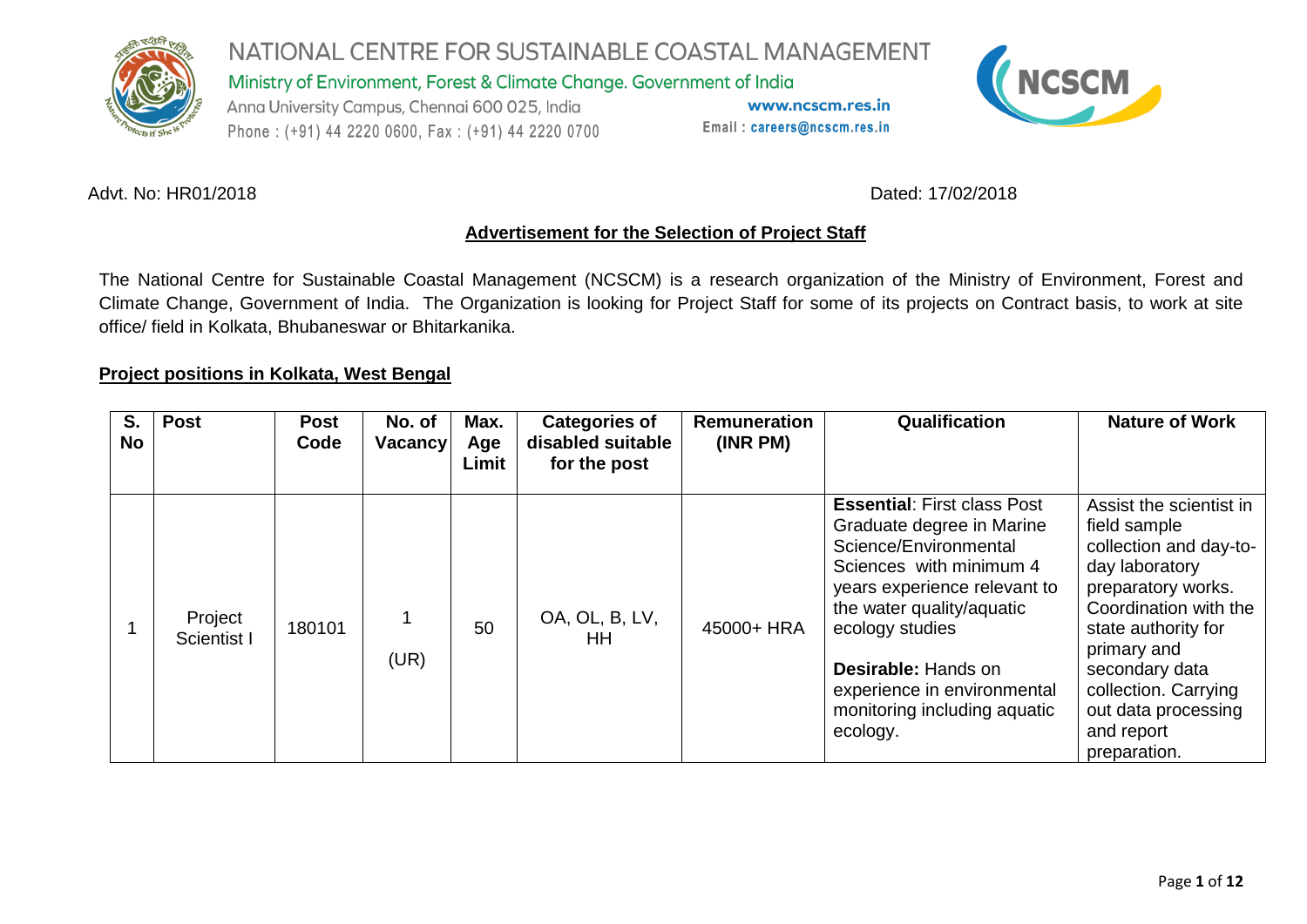

Ministry of Environment, Forest & Climate Change. Government of India

Anna University Campus, Chennai 600 025, India Phone: (+91) 44 2220 0600, Fax: (+91) 44 2220 0700



| $\overline{2}$ | Project<br>Scientist I | 180102 | (OBC)                               | 50 | OA, OL, B, LV,<br>HH.       | 45000+ HRA | <b>Essential: First class Post</b><br>Graduate degree in Marine<br>Science/Environmental<br>Sciences/Biological science<br>with minimum 4 years<br>experience relevant to the<br>coastal conservation and<br>ecology<br><b>Desirable: Hands on</b><br>experience in coastal<br>conservation management. | Assist the scientist in<br>field sample<br>collection and day-to-<br>day reporting.<br>Coordination with the<br>state authority for<br>primary and<br>secondary data<br>collection. Carrying<br>out data analysis and<br>report preparation. |
|----------------|------------------------|--------|-------------------------------------|----|-----------------------------|------------|---------------------------------------------------------------------------------------------------------------------------------------------------------------------------------------------------------------------------------------------------------------------------------------------------------|----------------------------------------------------------------------------------------------------------------------------------------------------------------------------------------------------------------------------------------------|
| 3              | Project<br>Associate I | 180103 | $\overline{2}$<br>(UR-1,<br>$ST-1)$ | 45 | OA, OL, B, LV,<br><b>HH</b> | 25000+ HRA | <b>Essential: First class Post</b><br>Graduate degree in Marine<br>Science/Environmental<br>Sciences/Biological science<br>with minimum 1year<br>experience relevant to the<br>coastal conservation and<br>ecology<br>Desirable: Hands on<br>experience in coastal<br>conservation management.          | Assist the scientist in<br>field sample<br>collection and day-to-<br>day reporting.<br>Collection of primary<br>and secondary data.<br>Carrying out data<br>processing and<br>report preparation.                                            |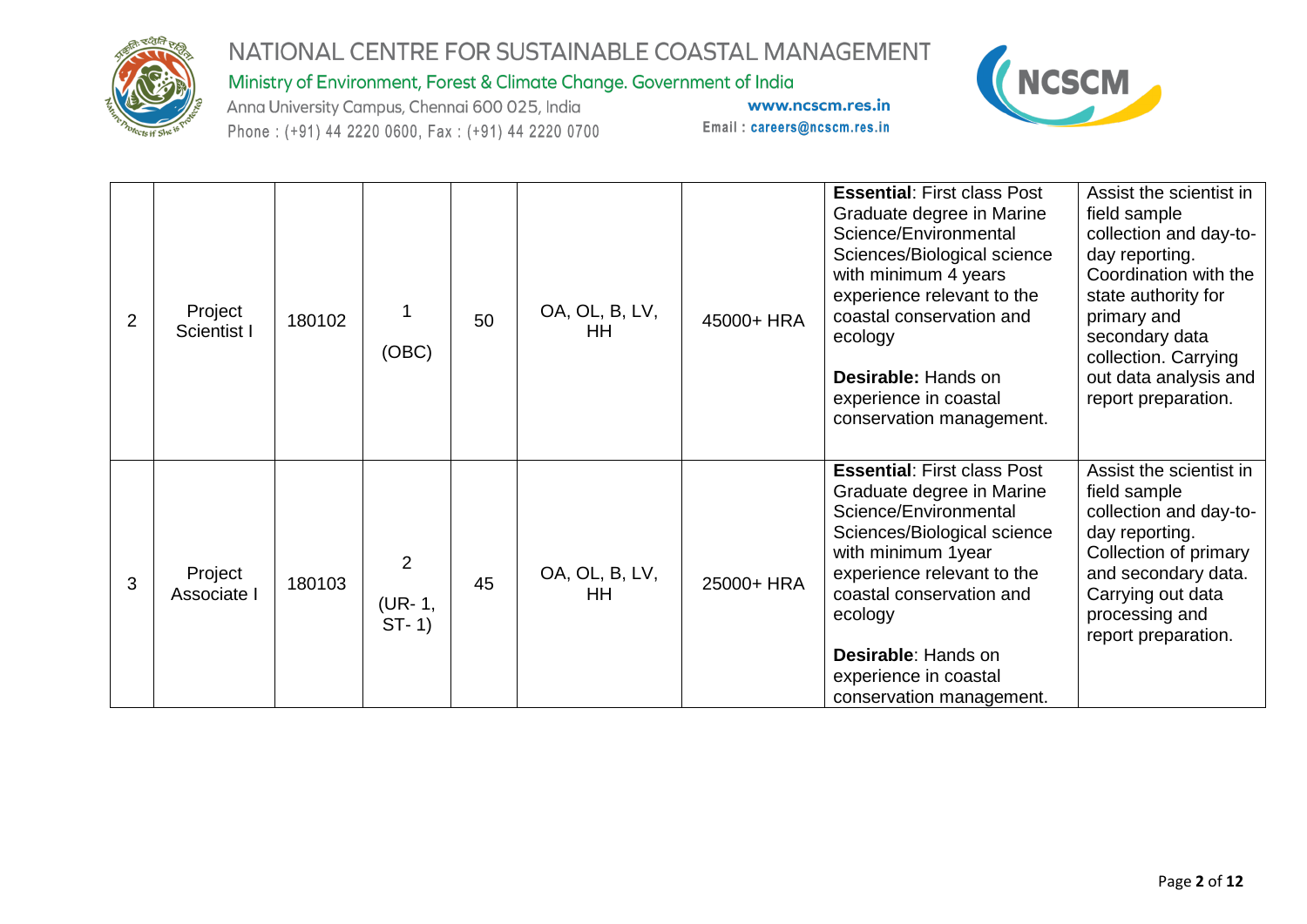

Ministry of Environment, Forest & Climate Change. Government of India

Anna University Campus, Chennai 600 025, India Phone: (+91) 44 2220 0600, Fax: (+91) 44 2220 0700



| $\overline{4}$ | Project<br>Associate I          | 180104 | $\overline{2}$<br>(UR-1,<br><b>OBC-1)</b> | 45 | OA, OL, B, LV,<br><b>HH</b> | 25000+ HRA | <b>Essential: First class</b><br>Graduate degree in Planning/<br><b>Environmental Planning</b><br>Architecture with<br>minimum 2 years experience<br>relevant to the land use<br>planning. Knowledge in<br><b>CAD/GIS software</b><br>Desirable: Hands on<br>experience in coastal<br>conservation management. | Assist the scientist in<br>field survey and day-<br>to-day reporting.<br>Collection of primary<br>and secondary data.<br>Carrying out data<br>processing and<br>report preparation. |
|----------------|---------------------------------|--------|-------------------------------------------|----|-----------------------------|------------|----------------------------------------------------------------------------------------------------------------------------------------------------------------------------------------------------------------------------------------------------------------------------------------------------------------|-------------------------------------------------------------------------------------------------------------------------------------------------------------------------------------|
| 5              | Project<br>Associate I          | 180105 | 1<br>(UR)                                 | 45 | OA, OL, B, LV,<br><b>HH</b> | 25000+ HRA | <b>Essential: First class Post</b><br>Graduate degree in disaster<br>management or equivalent<br>with minimum 1 year<br>experience relevant to<br>coastal disaster management<br>Desirable: Hands on<br>experience in coastal disaster<br>management.                                                          | Assist the scientists<br>in field survey and<br>day-to-day reporting.<br>Collection of primary<br>and secondary data.<br>Carrying out data<br>processing and<br>report preparation. |
| 6              | <b>Technical</b><br>Assistant I | 180106 | 1<br>(UR)                                 | 40 | OA, OL, B, LV,<br><b>HH</b> | 16000+ HRA | <b>Essential: Graduate degree</b><br>in Computer Science / IT /<br><b>Computer Application or</b><br>equivalent<br>or<br>Diploma in IT/computer<br>application or equivalent with<br>minimum 1 year experience                                                                                                 | Assist the scientist<br>and administration<br>for IT related<br>activities in Kolkata<br>Office. Coordination<br>with NCSCM<br>headquarters<br>Chennai.                             |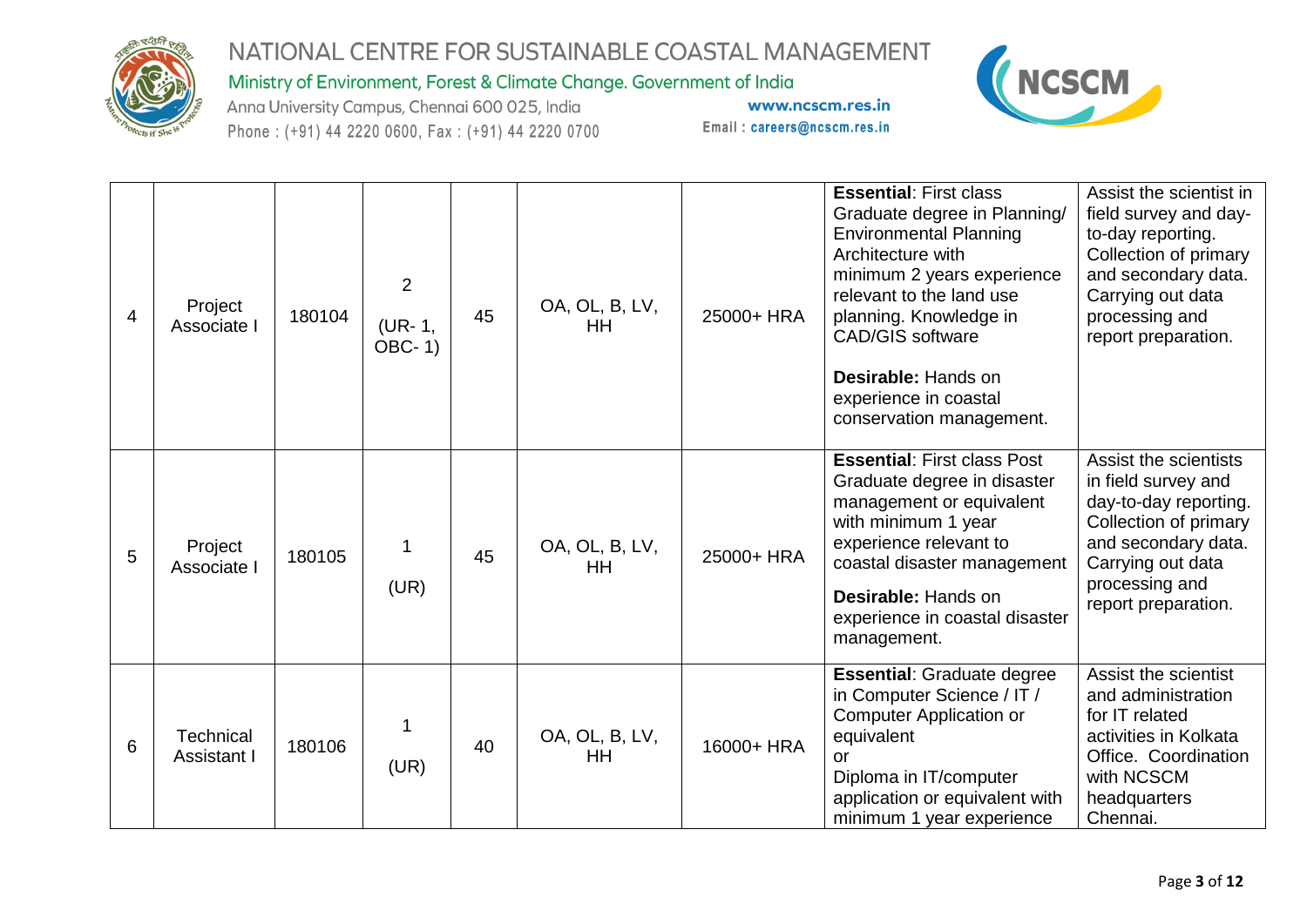

Ministry of Environment, Forest & Climate Change. Government of India

Anna University Campus, Chennai 600 025, India Phone: (+91) 44 2220 0600, Fax: (+91) 44 2220 0700

www.ncscm.res.in Email: careers@ncscm.res.in



|                               |        |                        |    |    |            | <b>Desirable: 2 years</b><br>experience relevant to the<br><b>Information Technology</b>          |                                                  |
|-------------------------------|--------|------------------------|----|----|------------|---------------------------------------------------------------------------------------------------|--------------------------------------------------|
| Multi<br><b>Tasking Staff</b> | 180107 | റ<br>'UR-1,<br>$OBC-1$ | 35 | HH | 15000+ HRA | <b>Essential: Pass in 10th</b><br>Standard<br>Desirable: 2 year experience<br>in field activities | Assist in<br>administrative/field<br>activities. |

#### **Project positions in Bhubaneswar/Bhitarkanika, Odisha**

| S.<br><b>No</b> | <b>Post</b>            | <b>Post</b><br>Code | No. of<br><b>Vacancy</b> | Max.<br>Age<br>Limit | <b>Categories of</b><br>disabled suitable<br>for the post | <b>Remuneration</b><br>(INR PM) | Qualification                                                                                                                                                                                                                                                                                                                                                         | <b>Nature of Work</b>                                                                                                                                                                                                                                   |
|-----------------|------------------------|---------------------|--------------------------|----------------------|-----------------------------------------------------------|---------------------------------|-----------------------------------------------------------------------------------------------------------------------------------------------------------------------------------------------------------------------------------------------------------------------------------------------------------------------------------------------------------------------|---------------------------------------------------------------------------------------------------------------------------------------------------------------------------------------------------------------------------------------------------------|
|                 | Project<br>Associate I | 180108              | (UR)                     | 45                   | OA, OL, B, LV,<br>ΗH                                      | $25000 + HRA$                   | <b>Essential: First class Post</b><br>Graduate degree in Marine<br>Science/Environmental<br><b>Sciences/Biological Sciences</b><br>with minimum 1 year<br>experience relevant to the<br>Plankton Ecology/ Benthos/<br>Fisheries /environmental<br>monitoring<br><b>Desirable: Hands on</b><br>experience in environmental<br>monitoring including aquatic<br>ecology. | Assist the scientist in<br>field sample<br>collection and day-to-<br>day laboratory work.<br>Coordination with the<br>state authority for<br>primary and<br>secondary data<br>collection. Carrying<br>out data processing<br>and report<br>preparation. |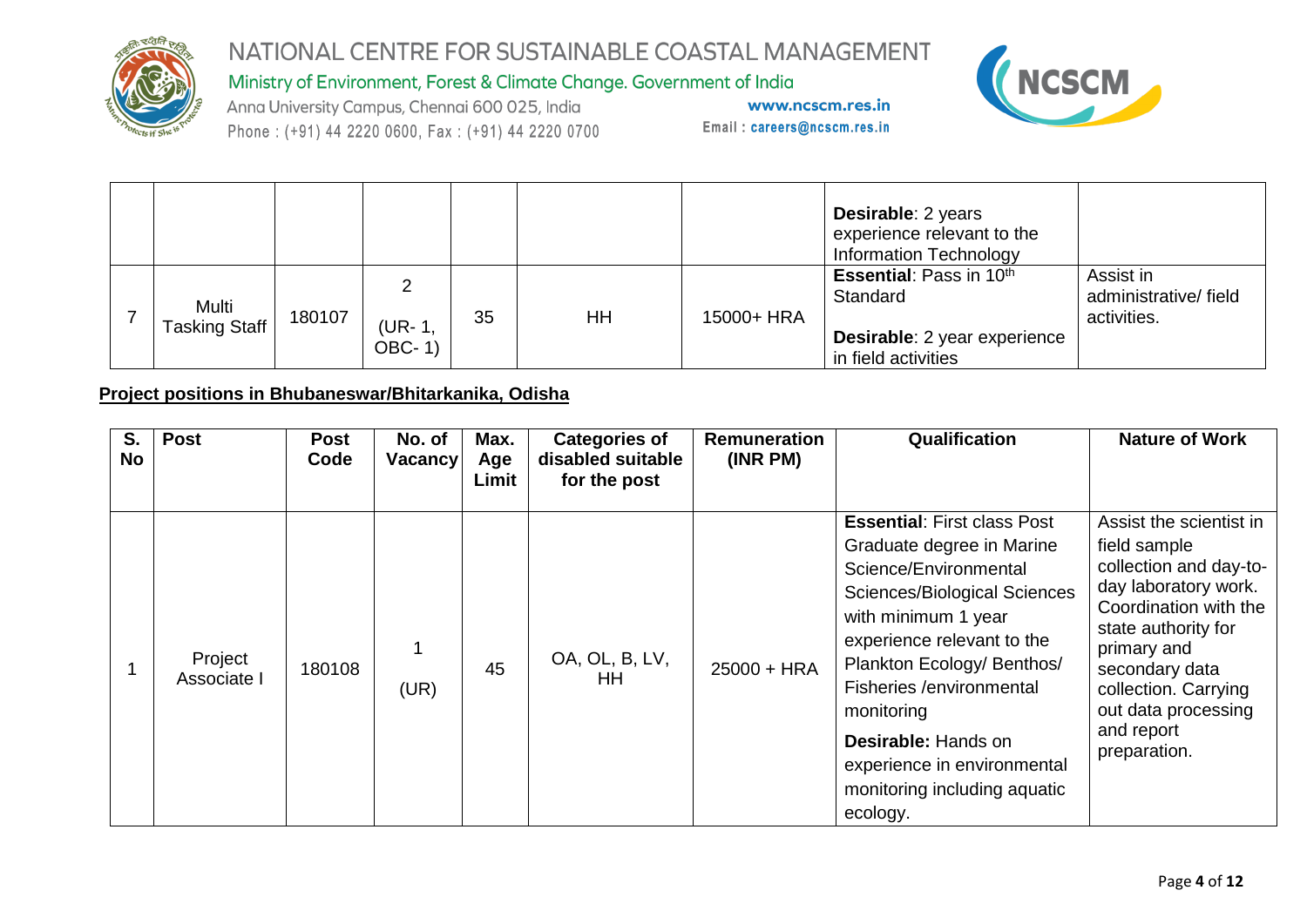

Ministry of Environment, Forest & Climate Change. Government of India

Anna University Campus, Chennai 600 025, India Phone: (+91) 44 2220 0600, Fax: (+91) 44 2220 0700



| $\overline{2}$ | Project<br>Associate I | 180109 | 1<br>(SC)  | 45 | OA, OL, B, LV,<br>HH | 25000 + HRA | <b>Essential: First class Post</b><br>Graduate degree in<br>Sociology/Economics or<br>equivalent with minimum 1-<br>year experience relevant to<br>the socio-economic surveys<br><b>Desirable:: Hands on</b><br>experience in socio-economic<br>analysis of coastal region                                       | Assist the scientist in<br>Socio-economic<br>assessment of<br>coastal communities<br>and related field<br>work. Coordination<br>with the state<br>authority for primary<br>and secondary data<br>collection. Carrying<br>out data processing<br>and report<br>preparation. |
|----------------|------------------------|--------|------------|----|----------------------|-------------|------------------------------------------------------------------------------------------------------------------------------------------------------------------------------------------------------------------------------------------------------------------------------------------------------------------|----------------------------------------------------------------------------------------------------------------------------------------------------------------------------------------------------------------------------------------------------------------------------|
| 3              | Project<br>Associate I | 180110 | 1<br>(OBC) | 45 | OA, OL, B, LV,<br>HН | 25000 + HRA | <b>Essential: First class Post</b><br>Graduate degree in Marine<br>Science/ Environmental<br><b>Sciences/ Biological Sciences</b><br>with minimum 1 year<br>experience relevant to the<br>coastal water quality and<br>ecology<br>Desirable: Hands on<br>experience in field sampling/<br>water quality analysis | Assist scientist in<br><b>Water Quality</b><br>assessment and field<br>work. Coordination<br>with the state<br>authority for primary<br>and secondary data<br>collection. Carrying<br>out data analysis and<br>report preparation.                                         |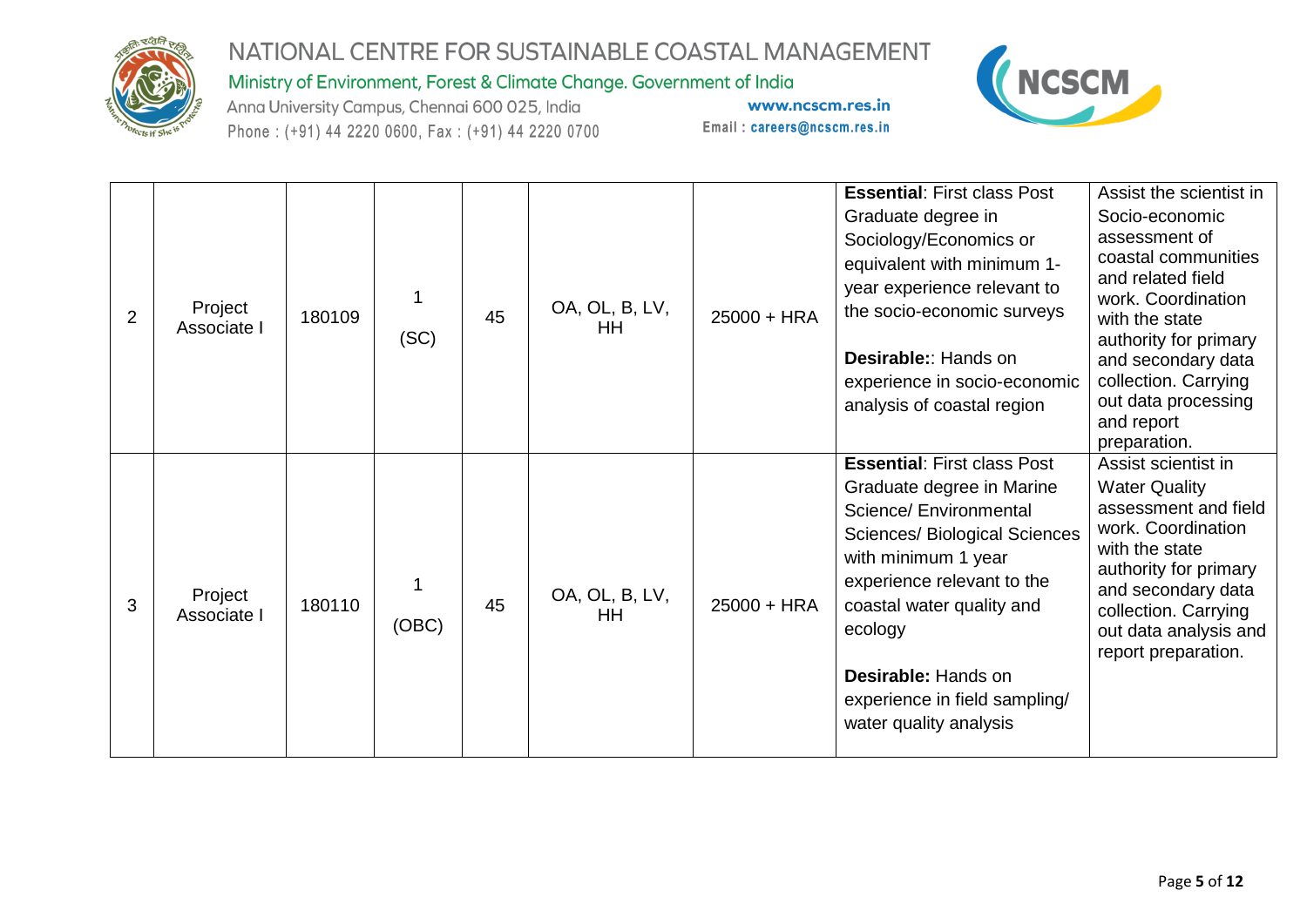

Ministry of Environment, Forest & Climate Change. Government of India

Anna University Campus, Chennai 600 025, India Phone: (+91) 44 2220 0600, Fax: (+91) 44 2220 0700



| 4 | Research<br>Assistant         | 180111 | 1<br>(UR)  | 40 | OA, OL, B, LV,<br><b>HH</b> | $20000 + HRA$ | <b>Essential: First class Post</b><br>Graduate degree in remote<br>sensing/geo-informatics /<br>Cartography or equivalent<br>OR first class Graduate<br>degree in Engg/ Tech with 1<br>year experience.<br>Desirable: Knowledge in<br>GIS mapping, interpretation<br>of remote sensing data,<br>ground verifications etc. | Assist scientist in<br>ground truthing of<br>remote sensing data<br>related to coastal<br>ecosystems.<br>Collection of primary<br>and secondary data.<br>Carrying out data<br>processing and<br>report preparation. |
|---|-------------------------------|--------|------------|----|-----------------------------|---------------|---------------------------------------------------------------------------------------------------------------------------------------------------------------------------------------------------------------------------------------------------------------------------------------------------------------------------|---------------------------------------------------------------------------------------------------------------------------------------------------------------------------------------------------------------------|
| 5 | Research<br>Assistant         | 180112 | 1<br>(ST)  | 40 | OA, OL, B, LV,<br><b>HH</b> | $20000 + HRA$ | <b>Essential: First class Post</b><br>Graduate degree in<br>Economics/ Social Sciences/<br>Humanities/ Anthropology<br>Desirable: Knowledge in<br>processing of social/<br>economic data.                                                                                                                                 | Assist scientist in<br>field survey, data<br>collection related to<br>socio-economic<br>assessment.<br>Carrying out data<br>analysis and report<br>preparation.                                                     |
| 6 | Administrative<br>Assistant I | 180113 | 1<br>(OBC) | 40 | OA, OL, B, LV,<br><b>HH</b> | $16000 + HRA$ | <b>Essential: Graduate degree</b><br>or equivalent<br>Desirable: 2 years                                                                                                                                                                                                                                                  | Assist in<br>administrative and<br>financial activities in<br>Bhubaneswar office.<br>Coordination with                                                                                                              |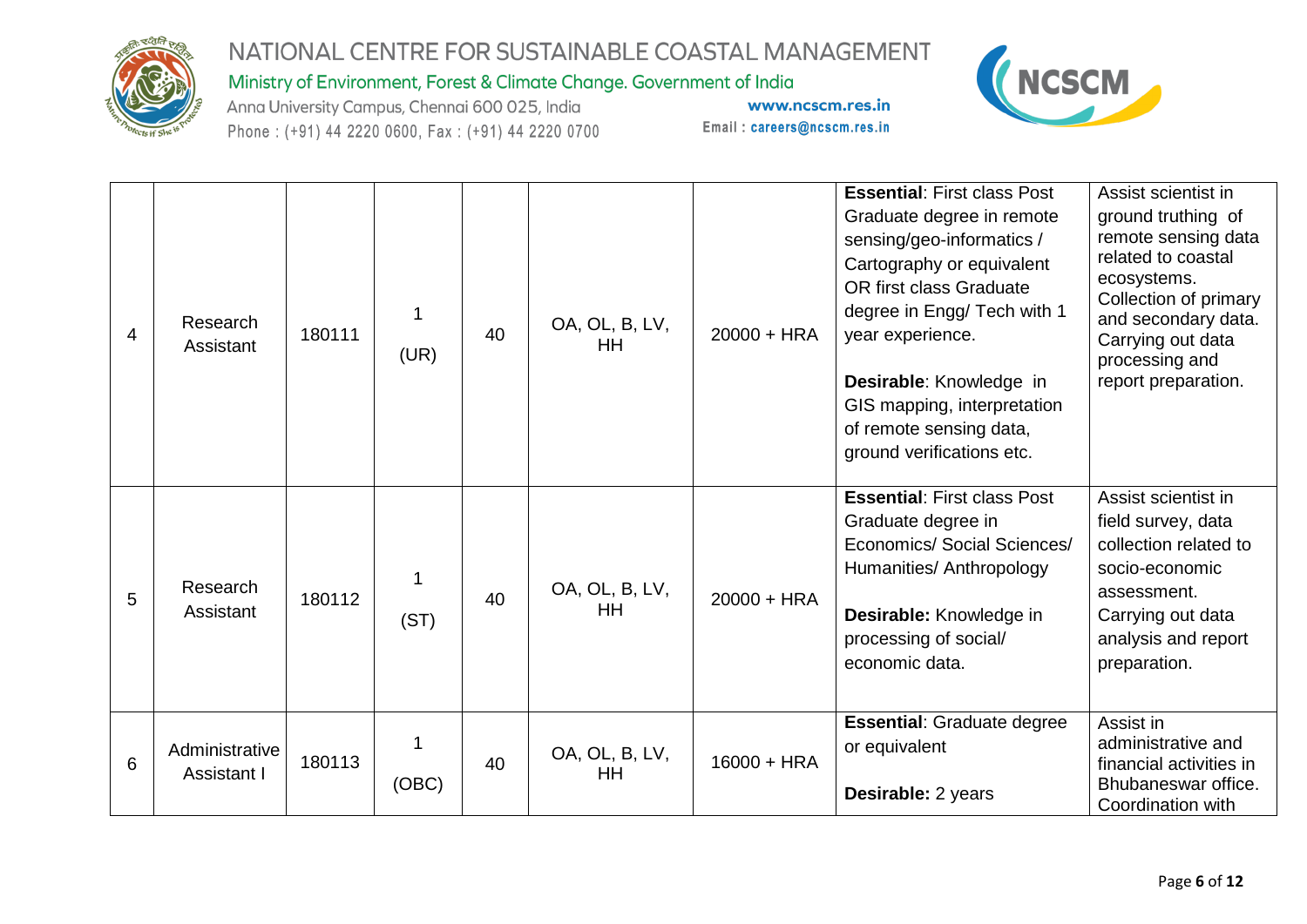

Ministry of Environment, Forest & Climate Change. Government of India

Anna University Campus, Chennai 600 025, India Phone: (+91) 44 2220 0600, Fax: (+91) 44 2220 0700

www.ncscm.res.in Email: careers@ncscm.res.in



|                |                                 |        |           |    |            |               | experience in office<br>administration.                                                                                                                                                                                                                                                                                                                                                | <b>NCSCM</b><br>headquarters at<br>Chennai.                                                                                                                            |
|----------------|---------------------------------|--------|-----------|----|------------|---------------|----------------------------------------------------------------------------------------------------------------------------------------------------------------------------------------------------------------------------------------------------------------------------------------------------------------------------------------------------------------------------------------|------------------------------------------------------------------------------------------------------------------------------------------------------------------------|
| $\overline{7}$ | <b>Technical</b><br>Assistant I | 180114 | 1<br>(SC) | 40 | OA, OL, HH | $16000 + HRA$ | <b>Essential : Graduate degree</b><br>in Computer Science/ IT /<br>computer application/<br>equivalent<br><b>OR</b><br>Diploma in IT/ Computer<br>Application or equivalent with<br>minimum 1 year experience<br>relevant to the Information<br>Technology, Computer<br>Network, Internet, etc.,<br>Desirable: 2 years<br>experience in handling<br>Computer Network, Internet,<br>etc | Assist the scientists<br>and administration<br>for IT related<br>activities in<br>Bhubaneswar office.<br>Coordination with<br><b>NCSCM</b><br>headquarters<br>Chennai. |
| 8              | Multi-Tasking<br><b>Staff</b>   | 180115 | 1<br>(UR) | 35 | HH         | $15000 + HRA$ | <b>Essential: Pass in 10th</b><br>Standard<br>Desirable: 2 years<br>experience in field activities.                                                                                                                                                                                                                                                                                    | Assist in<br>administrative/field<br>activities.                                                                                                                       |

HRA - As per Government of India norms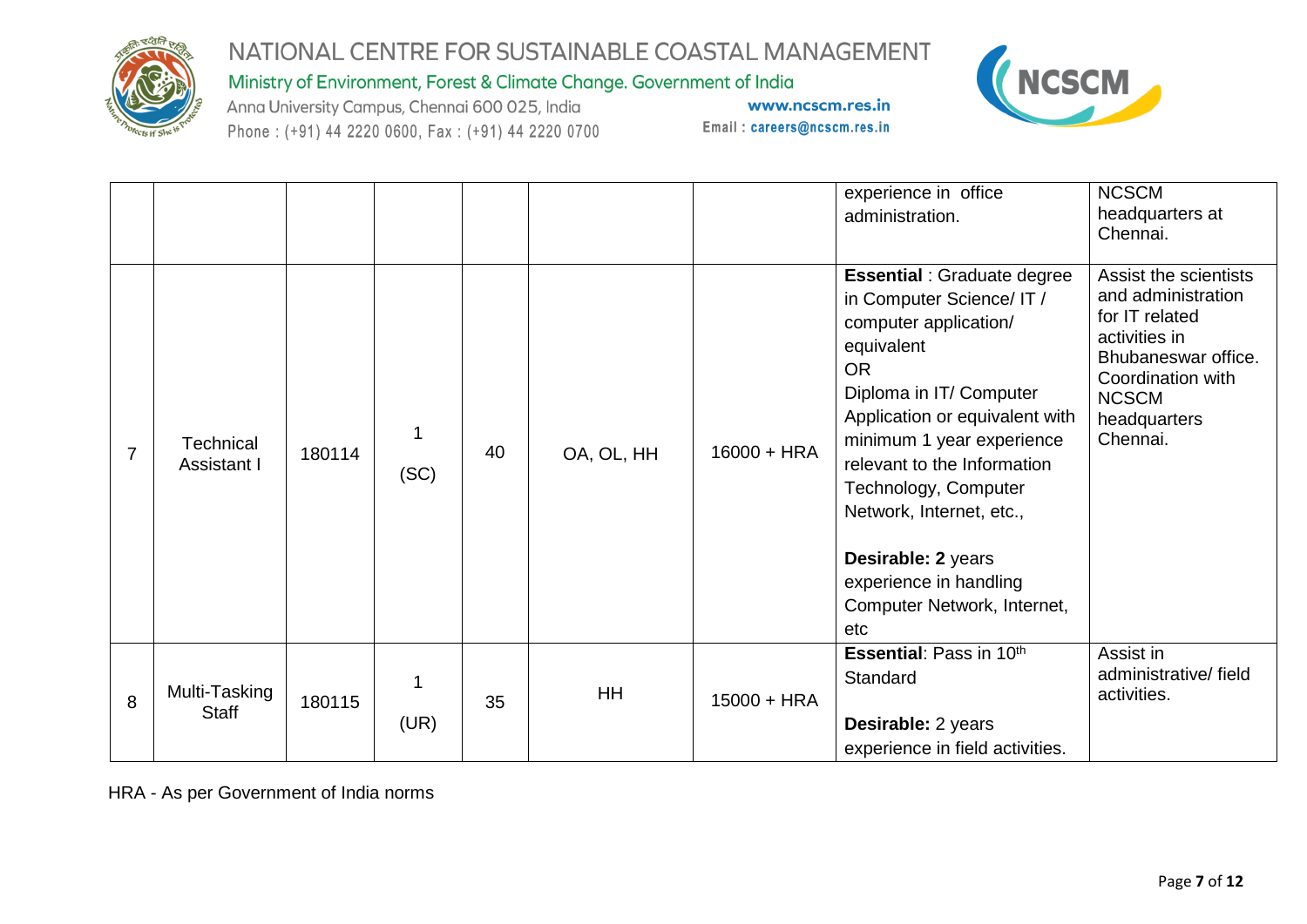

NATIONAL CENTRE FOR SUSTAINABLE COASTAL MANAGEMENT Ministry of Environment, Forest & Climate Change. Government of India Anna University Campus, Chennai 600 025, India www.ncscm.res.in Email: careers@ncscm.res.in Phone: (+91) 44 2220 0600, Fax: (+91) 44 2220 0700



Interested and eligible candidate shall apply for the above positions in the National Centre for Sustainable Coastal Management (NCSCM), subject to the conditions for application and the general conditions as given below.

Last date for Online Submission of Application is 03/03/2018 (Saturday)

|            | Kolkata, West Bengal                                                                           |             |                                                    |  |  |  |  |  |  |  |
|------------|------------------------------------------------------------------------------------------------|-------------|----------------------------------------------------|--|--|--|--|--|--|--|
|            | Interview Schedule for the Post Code: (180101, 180102, 180103, 180104, 180105, 180106, 180107) |             |                                                    |  |  |  |  |  |  |  |
| Category   | <b>Date</b>                                                                                    | <b>Time</b> | <b>Venue</b>                                       |  |  |  |  |  |  |  |
| General    |                                                                                                | 09:00 A.M   | State Project Management Unit (SPMU) - West Bengal |  |  |  |  |  |  |  |
|            |                                                                                                |             | Integrated Coastal Zone Management (ICZM) Project  |  |  |  |  |  |  |  |
| <b>OBC</b> |                                                                                                | 11:00 A.M   | Institute of Environmental Studies and Wetland     |  |  |  |  |  |  |  |
|            | 07/03/2018                                                                                     |             | Management, Dept. of Environment,                  |  |  |  |  |  |  |  |
|            | (Wednesday)                                                                                    |             | Govt. of West Bengal DD-24,                        |  |  |  |  |  |  |  |
|            |                                                                                                |             | Sector - I, Salt Lake City,                        |  |  |  |  |  |  |  |
|            |                                                                                                |             | Kolkata - 700064                                   |  |  |  |  |  |  |  |
| SC/ST      |                                                                                                | $01:00$ P.M |                                                    |  |  |  |  |  |  |  |

|                                                                                                 | Bhubaneswar/Bhitarkanika, Odisha |           |                                                                                           |  |  |  |  |  |  |
|-------------------------------------------------------------------------------------------------|----------------------------------|-----------|-------------------------------------------------------------------------------------------|--|--|--|--|--|--|
| Interview Schedule for the Post Code: (180108,180109,180110,180111,180112,180113,180114,180115) |                                  |           |                                                                                           |  |  |  |  |  |  |
| Category<br>Venue<br><b>Date</b><br>Time                                                        |                                  |           |                                                                                           |  |  |  |  |  |  |
| General                                                                                         | 09/03/2018                       | 09:00 A.M | State Project Management Unit - Odisha<br>Integrated Coastal Management Society of Odisha |  |  |  |  |  |  |
| <b>OBC</b>                                                                                      | (Friday)                         | 11:00 A.M | Plot #108, Unit-VII, Surya Nagar,                                                         |  |  |  |  |  |  |
| SC/ST                                                                                           |                                  | 01:00 P.M | Bhubaneswar - 751003.                                                                     |  |  |  |  |  |  |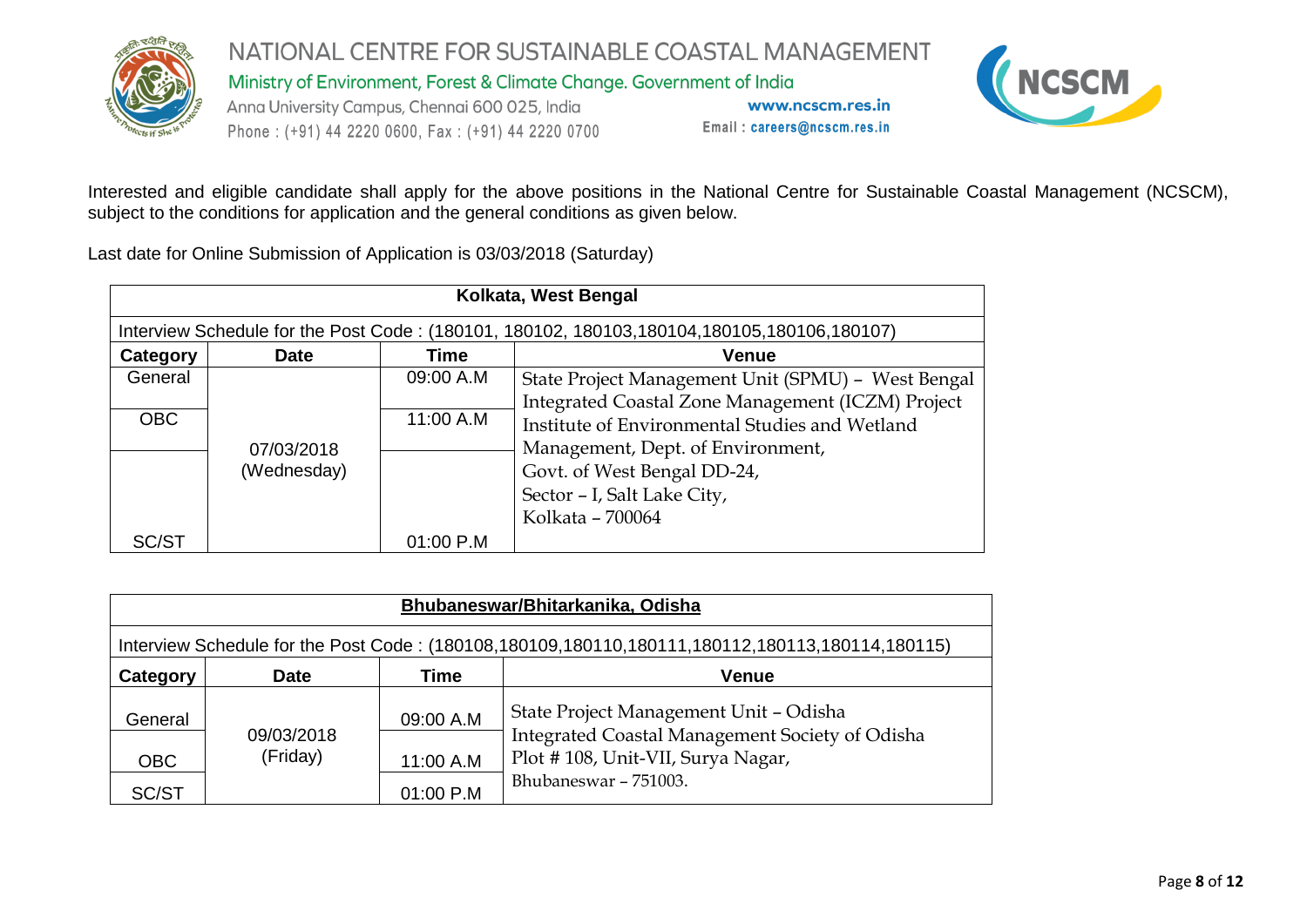

Ministry of Environment, Forest & Climate Change. Government of India

Anna University Campus, Chennai 600 025, India Phone: (+91) 44 2220 0600, Fax: (+91) 44 2220 0700

www.ncscm.res.in Email: careers@ncscm.res.in



#### **Reservation Detail :**

All positions are open for candidates without any physically challenged also.

| <b>Classification of the Positions</b> | <b>Total Vacancy</b> | Reserved for |  |     |
|----------------------------------------|----------------------|--------------|--|-----|
|                                        |                      | r n<br>ںح    |  | OBC |
| Research                               |                      |              |  |     |
| <b>Research Support</b>                |                      |              |  |     |

Abbreviations:

SC: Scheduled Caste; ST: Scheduled Tribe; OBC: Other Backward Community (Non-Creamy Layer); UR: Unreserved OA : One Arm ; OL : One Leg ; B : Blind ; LV : Low Vision ; HH : Hearing Impaired

#### **Conditions for Application:**

- 1. Candidate needs to submit his/her application online in the website **www.ncscm.res.in/cms/careers/careers.php** on or before **3 rd March 2018**. No other mode of application shall be considered. Do not apply via **mobile browser**.
- 2. A candidate can apply only up to a **maximum of two positions**. All applications of the candidate who have applied more than two positions will **summarily be rejected**
- 3. The applicant needs to undergo eligibility scrutiny, certificate verification, followed by a personal interview on the scheduled time, date and venue. All eligible candidates who have applied shall be entitled to attend the eligibility scrutiny/ certificate verification. No separate intimation will be issued.
- 4. Candidate who fails to satisfy, any of the conditions for application as stated in this advertisement or elsewhere, will not be allowed to attend the certificate verification or the interview, as the case may be. Candidates, who had not cleared the certificate verification process, will not be allowed to attend the interview.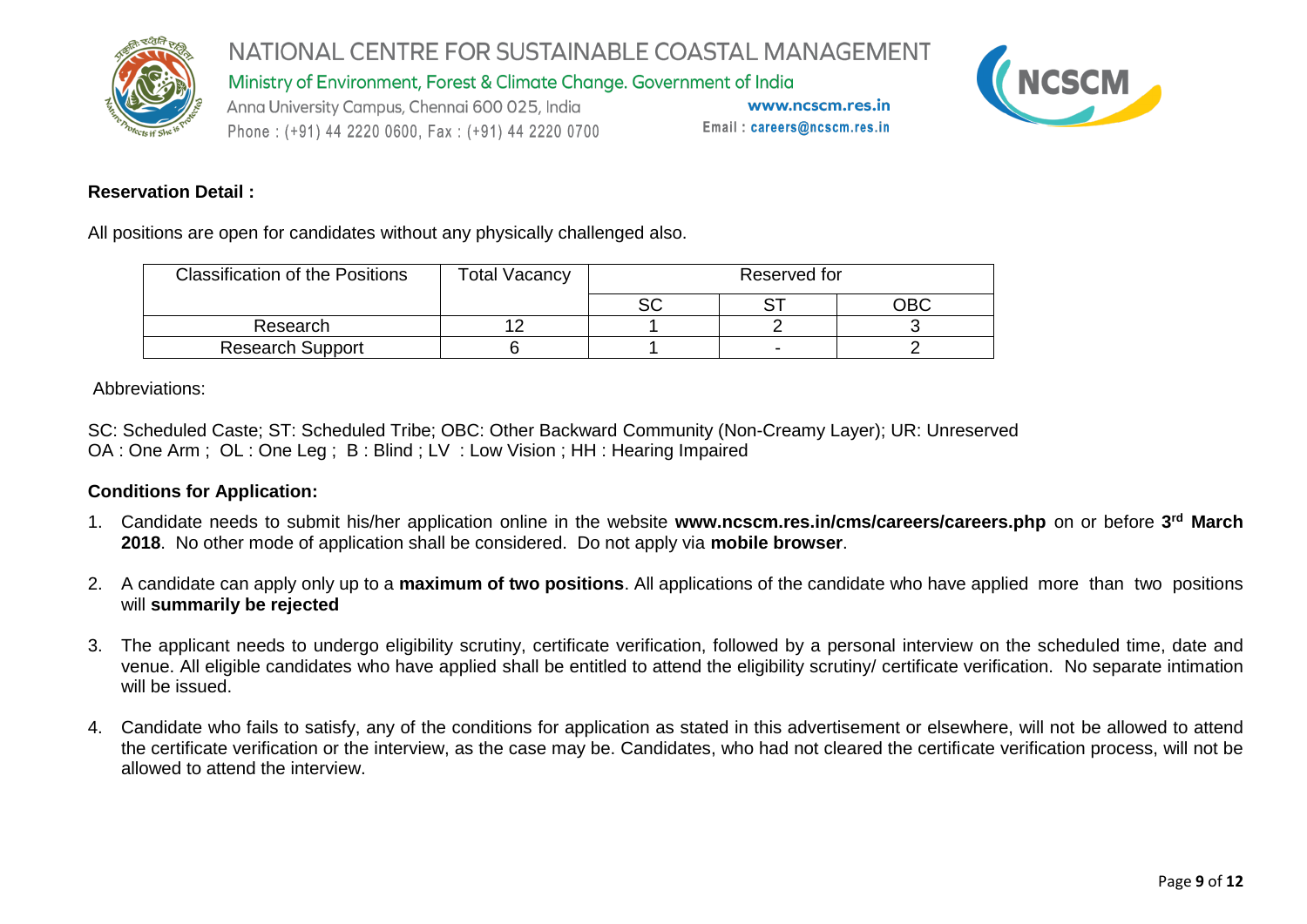

Ministry of Environment, Forest & Climate Change. Government of India

Anna University Campus, Chennai 600 025, India Phone: (+91) 44 2220 0600, Fax: (+91) 44 2220 0700

www.ncscm.res.in Email: careers@ncscm.res.in



- 5. Candidate appearing for the interview should produce the hard copy of the online application along with necessary documents. No other format of application shall be considered. **Candidates appearing without the hard copy of the online application will not be entertained.**
- 6. The candidate needs to carry the original of all the relevant certificate(s) for verification and a copy for submission. Photocopies of the certificates, even if attested, shall not be considered for certificate verification.
- 7. The candidate is required to produce the following documents in proof of education /experience for verification.
	- SSLC / 10th or equivalent
	- Proof in support of Educational qualification (Provisional/Degree Certificate) [Note: Mere production of mark sheets or course completion certificate shall not be considered for verification].
	- Proof in support of work or research experience (Experience/Service certificate).

### **General Conditions:**

- 1. Application is open only for Indian Nationals.
- 2. Project completion date for Post Codes 180101 to 180107 is **31st December 2018** and for Post Codes 180108 to 180115 is **4 th December 2020**. The project completion date may vary, at a later stage, because of various reasons
- 3. The appointment will be purely on temporary basis for a specific project and co-terminus with the project, subject to a periodical performance review of the individual.
- 4. Appointment of a candidate in any of the above positions does not entitle him/her, for any permanent/temporary job in NCSCM or the Government of India.
- 5. Reservation and relaxation will be as per Government of India policy. However the maximum Age limit including all reservations shall not exceed 56 years.
- 6. The place of posting will be in Kolkata, Bhubaneswar, Bhitarkanika, Chennai or at any other location in India as required. The positions may involve field activities anywhere in India, based on the requirement of the project.
- 7. Date of advertisement would be the cut-off date for age and experience computation.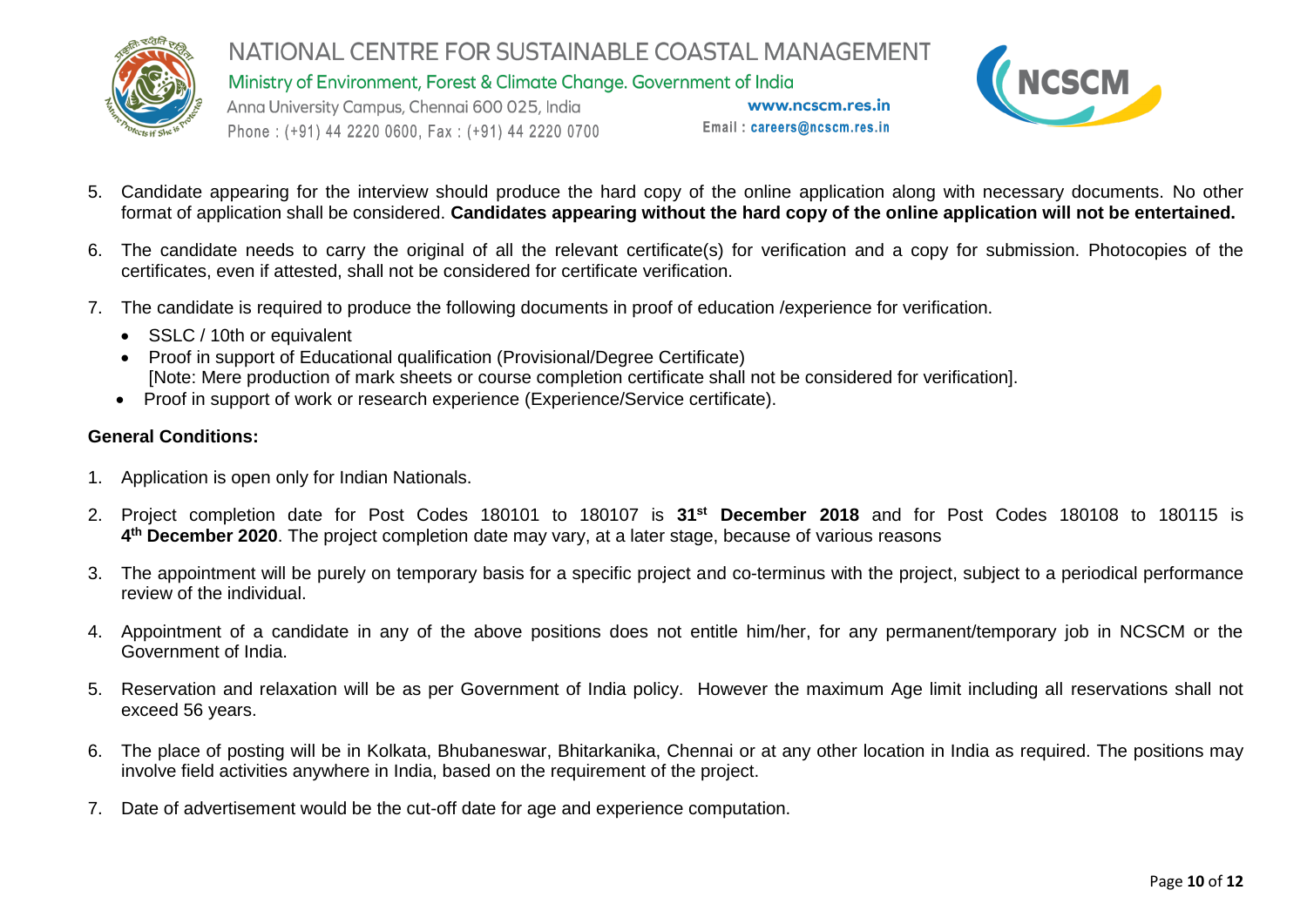

NATIONAL CENTRE FOR SUSTAINABLE COASTAL MANAGEMENT Ministry of Environment, Forest & Climate Change. Government of India Anna University Campus, Chennai 600 025, India www.ncscm.res.in



- Phone: (+91) 44 2220 0600, Fax: (+91) 44 2220 0700
- 8. The number of positions would vary from what is advertised, as per the discretion of the Director, NCSCM.
- 9. **First Class means as specified in the Degree Certificate.**
- 10. Number of years of experience will be counted after the year of award of the qualifying degree, as on the date of advertisement.
- 11. Relevant experience: Only the number of years directly relevant to the specific position shall be considered as experience.
- 12. Higher educational qualification/ specialisation/ experience in relevant areas; academic distinction, awards, etc shall be desirable for every position.

Email: careers@ncscm.res.in

- 13. Positions for which Post Graduate Degree is considered as the essential qualification, awarded Ph.D in relevant subject shall be considered equivalent to three years of experience: and awarded M.Phil in relevant subject shall be considered equivalent to one year of experience.
- 14. Positions for which B.E/ B.Tech is considered as the essential qualification, awarded M.E/ M.Tech in relevant subject shall be considered equivalent to two year of experience.
- 15. Candidates possessing M.E/ M.Tech after obtaining Post Graduate degree in Science are considered equivalent to candidates possessing M.E/ M.Tech after obtaining B.E/ B.Tech, and are eligible to apply for positions which requires B.E/ B.Tech qualification.
- 16. Written or any suitable screening procedure, as considered appropriate for the positions, may be adopted prior/ post interview in order to ascertain the suitability of the candidate, before confirming the offer.
- 17. Conditions for Photograph Image:
	- i. Photograph must be a recent passport style colour picture
	- ii. Make sure that the picture is in colour, taken against a light-coloured, preferably white, background
	- iii. Look straight at the camera with a relaxed face
	- iv. Dimensions 200 x 230 pixels (preferred and preferably in .JPG or .PNG formats)
	- v. Size of file should be between 20 and 50kb
	- vi. Ensure that the size of the scanned image is not more than 50kb. If the size of the file is more than 50kb, then adjust the settings of the scanner such as the DPI resolution, no. of colours etc. during the process of scanning